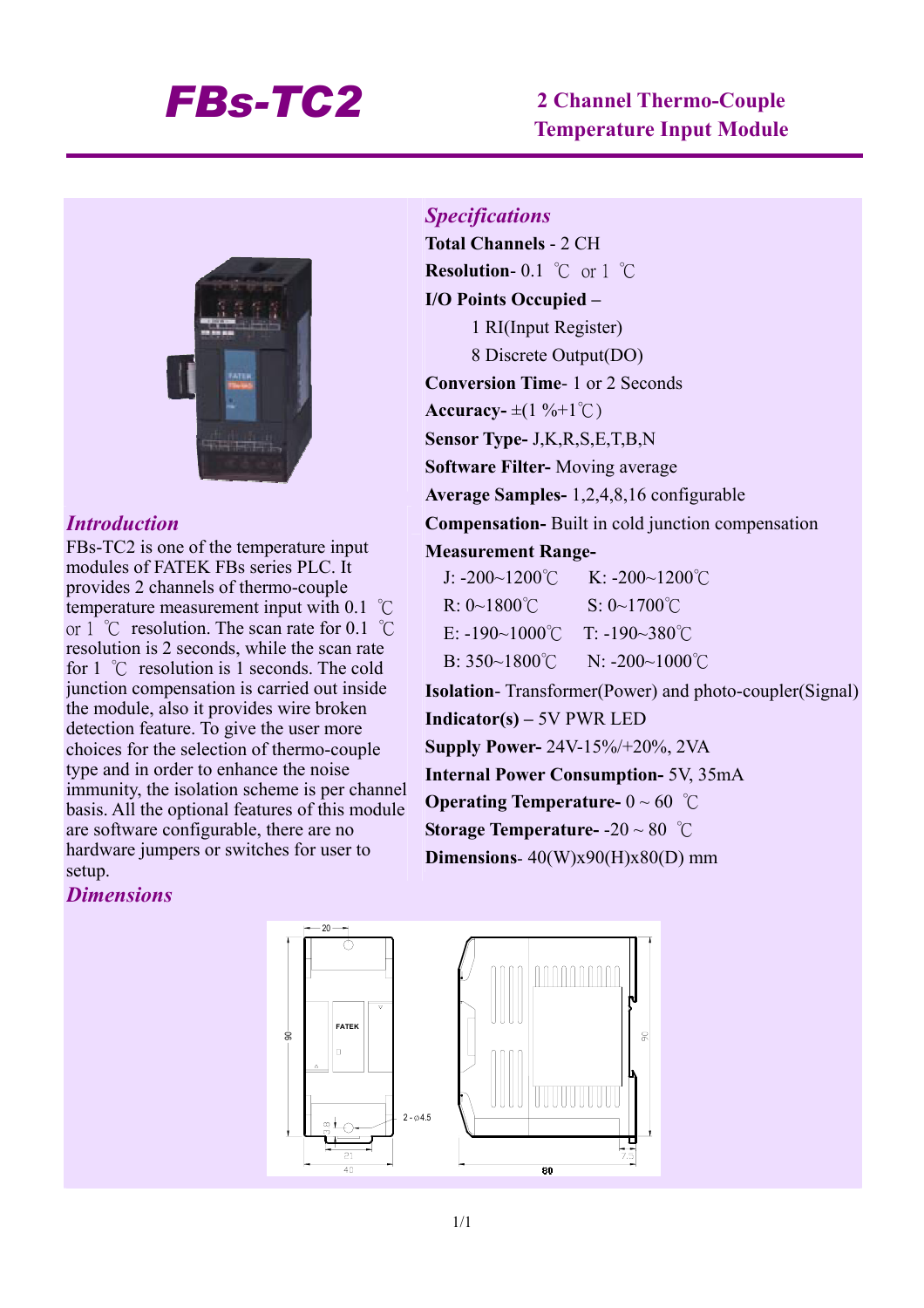

## *Wiring Diagram*



Note:

Because the thermo-couple signal is very small (in an order of uv), if possible please use the shielded twisted cable for signal wiring. Also if the length of thermo-couple wire is not long enough, please make sure to use the proper compensation wire otherwise will cause excessive error on cold junction compensation.